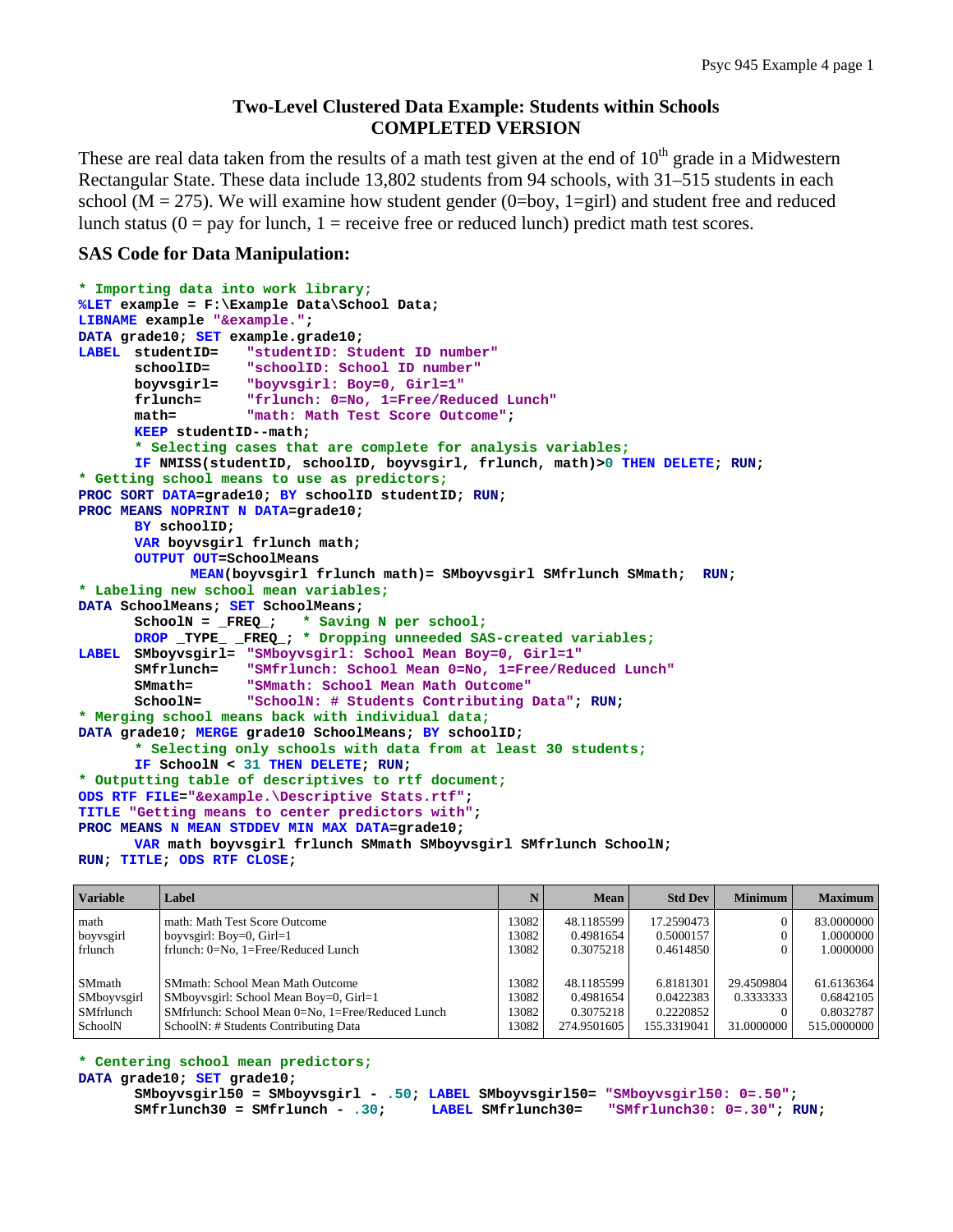**\* Location for .sas file that holds macro programs; %LET macropath=F:\Example Data; %INCLUDE "&macropath.\MLM\_Macros.sas";**

## **Model 1a: Single-Level Empty Means, Residual Variance Only Model**

|          | Level 1: Math <sub>ij</sub> = $\beta_{0j}$ + $e_{ij}$ |
|----------|-------------------------------------------------------|
| Level 2: | $\beta_{0i} = \gamma_{00}$                            |

**TITLE1 "Model 1a: Single Level Empty Means, Residual Variance Only"; PROC MIXED DATA=example10 NOCLPRINT COVTEST NAMELEN=100 IC METHOD=ML; CLASS schoolID studentID; MODEL math = / SOLUTION DDFM=Satterthwaite; RUN;** 

 Dimensions Covariance Parameters 1 Columns in X 1 Columns in Z 0 Subjects 1 Max Obs Per Subject 13082

|             |          | Covariance Parameter Estimates |                      |         |        |        |
|-------------|----------|--------------------------------|----------------------|---------|--------|--------|
|             |          | Standard                       |                      |         |        |        |
| Cov Parm    | Estimate | Error                          | Value                | Pr > Z  |        |        |
| Residual    | 297.85   | 3.6828                         | 80.88                | < 0.001 |        |        |
|             |          |                                |                      |         |        |        |
|             |          |                                | Information Criteria |         |        |        |
| Neg2LogLike | Parms    | AIC                            | AICC                 | HQIC    | BIC.   | CAIC   |
| 111648      | 2        | 111652                         | 111652               | 111657  | 111667 | 111669 |
|             |          |                                |                      |         |        |        |
|             |          | Solution for Fixed Effects     |                      |         |        |        |

|           |          | Standard |      |         |          |
|-----------|----------|----------|------|---------|----------|
| Effect    | Estimate | Error    | DE.  | t Value | Pr >  t  |
| Intercept | 48.1186  | 0.1509   | 13F3 | 318.90  | < 0.0001 |

#### **Model 1b: Empty Means, Random Intercept Model**

**TITLE1 "Model 1b: 2-Level Empty Means, Random Intercept"; PROC MIXED DATA=example10 NOCLPRINT COVTEST NAMELEN=100 IC METHOD=ML; CLASS schoolID studentID; MODEL math = / SOLUTION DDFM=Satterthwaite; RANDOM INTERCEPT / TYPE=UN SUBJECT=schoolID; ODS OUTPUT CovParms=CovEmpty InfoCrit=FitEmpty; RUN;** 

Level 1: Math<sub>ij</sub> =  $\beta_{0j}$  +  $e_{ij}$ Level 2:  $\beta_{0j} = \gamma_{00} + U_{0j}$ 

|                                                 | ODS OUTPUT CovParms=CovEmpty InfoCrit=FitEmpty;           |                                                           |                                        |                  |                          |                                                                                                                                                                                                   |
|-------------------------------------------------|-----------------------------------------------------------|-----------------------------------------------------------|----------------------------------------|------------------|--------------------------|---------------------------------------------------------------------------------------------------------------------------------------------------------------------------------------------------|
| RUN:<br>Covariance Parameters                   | Dimensions                                                |                                                           | $\overline{c}$                         |                  |                          | <b>Calculate the ICC</b> (correlation of students in same<br>school in math): ICC = $45 / (45+253) = .15$                                                                                         |
| Columns in X<br>Subjects<br>Max Obs Per Subject | Columns in Z Per Subject                                  | 94<br>515                                                 |                                        |                  |                          | Calculate the design effect: = $1 + [(n-1) * ICC]$<br>$DE = 1 + [(275-1)^* \cdot 15] = 42.1$                                                                                                      |
| DF                                              | Null Model Likelihood Ratio Test<br>Chi-Square<br>1857.08 | Pr > ChiSq<br>< 0.001                                     |                                        |                  | $13,082 / 42.1 = 311!!!$ | <b>Calculate the effective N:</b> $N_{effective} = (\text{\#Total Obs}) / DE$<br>(see Snijders $\&$ Bosker 2012 for a modified formula that<br>takes into account unbalanced group sizes instead) |
| Neg2LogLike<br>109791                           | Parms<br>3                                                | AIC<br>109797                                             | Information Criteria<br>AICC<br>109797 | HQIC<br>109800   | <b>BIC</b><br>109805     | CAIC<br>109808                                                                                                                                                                                    |
| Effect<br>Intercept                             | Estimate<br>47.7561                                       | Solution for Fixed Effects<br>Standard<br>Error<br>0.7192 | DF.<br>94.9                            | t Value<br>66.40 | Pr >  t <br>< 0.001      | Calculate the 95% random effects<br>CI for the intercept across schools:<br>Fixed effect $\pm$ 1.96*SQRT(variance)<br>$48 \pm 1.96*SQRT(45) = 35$ to 61                                           |

**\_\_\_\_\_\_\_\_\_\_\_\_\_\_\_\_\_\_\_\_\_\_\_\_\_\_\_\_\_\_\_\_\_\_\_\_\_\_\_\_\_\_\_\_\_\_\_\_\_\_\_\_\_\_\_\_\_\_\_\_\_\_\_\_\_\_\_\_\_\_\_\_\_\_\_\_\_\_\_\_\_\_\_\_\_**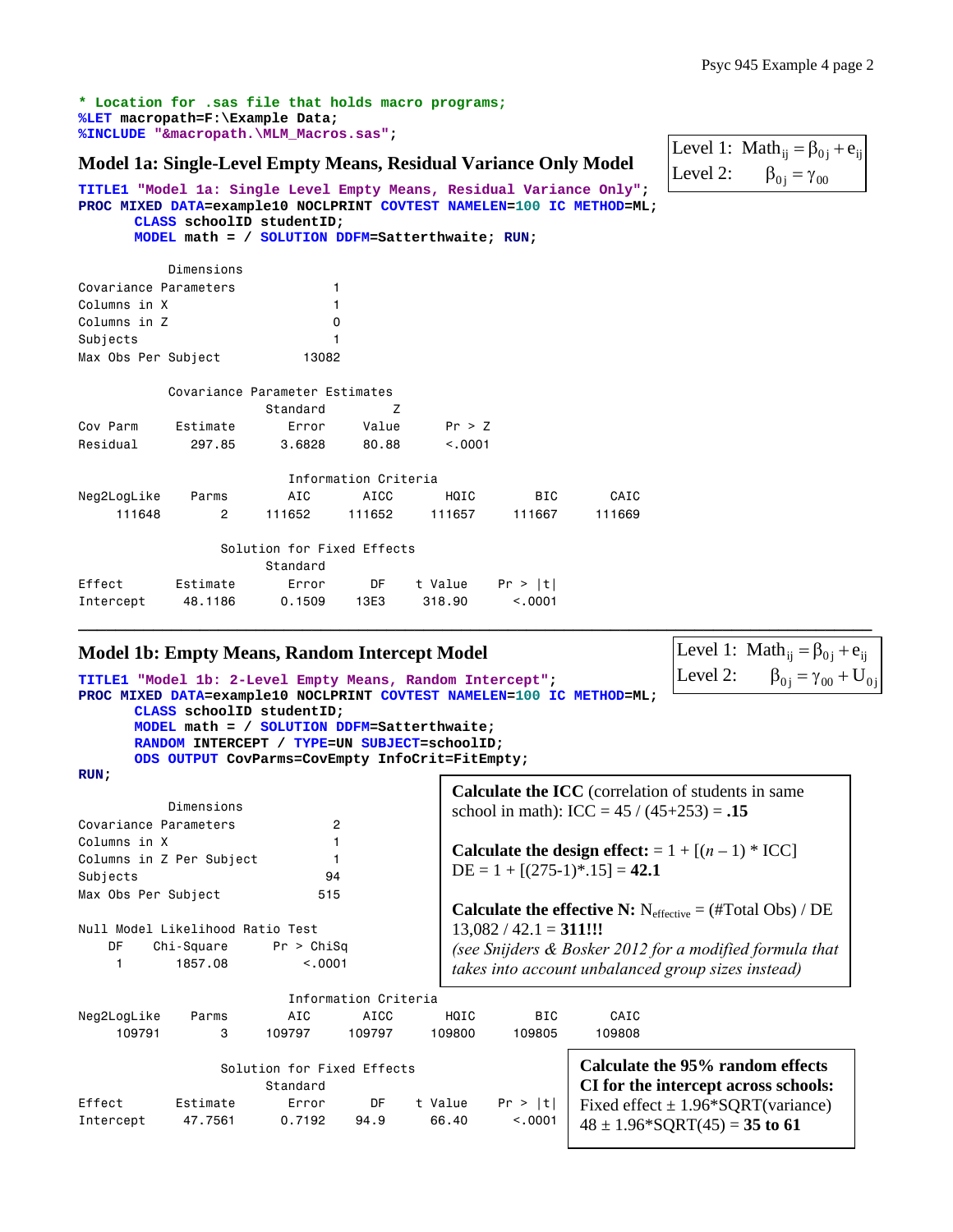## **Model 2a: Adding a Fixed Effect of Student Gender**

Level 1: Math<sub>ij</sub> =  $\beta_{0j}$  +  $\beta_{1j}$ (BoyvsGirl<sub>ij</sub>) +  $e_{ij}$ Level 2: Intercept:  $\beta_{0j} = \gamma_{00} + U_{0j}$ Student Gender:  $\beta_{1j} = \gamma_{10}$ 

**TITLE1 "Model 2a: Adding a Fixed Effect of Student Gender"; PROC MIXED DATA=work.grade10 NOCLPRINT COVTEST NAMELEN=100 IC METHOD=ML; CLASS schoolID studentID; MODEL math = boyvsgirl / SOLUTION DDFM=Satterthwaite; RANDOM INTERCEPT / TYPE=UN SUBJECT=schoolID; ODS OUTPUT CovParms=CovGen1 InfoCrit=FitGen1;** 

```
RUN;
```

| Covariance Parameter Estimates |          |                            |                      |         |          |        |  |  |  |
|--------------------------------|----------|----------------------------|----------------------|---------|----------|--------|--|--|--|
|                                |          |                            | Standard             | Ζ       |          |        |  |  |  |
| Cov Parm                       | Subject  | Estimate                   | Error                | Value   | Pr > Z   |        |  |  |  |
| UN(1,1)                        | schoolID | 44,8203                    | 7.0210               | 6.38    | < 0.001  |        |  |  |  |
| Residual                       |          | 253,00                     | 3.1394               | 80.59   | < 0.001  |        |  |  |  |
|                                |          |                            |                      |         |          |        |  |  |  |
|                                |          |                            | Information Criteria |         |          |        |  |  |  |
| Neg2LogLike                    | Parms    | AIC                        | AICC                 | HQIC    | BIC      | CAIC   |  |  |  |
| 109782                         | 4        | 109790                     | 109790               | 109794  | 109800   | 109804 |  |  |  |
|                                |          | Solution for Fixed Effects |                      |         |          |        |  |  |  |
|                                |          | Standard                   |                      |         |          |        |  |  |  |
| Effect                         | Estimate | Error                      | DF                   | t Value | Pr >  t  |        |  |  |  |
| Intercept                      | 47,3300  | 0.7319                     | 102                  | 64.66   | < 0.0001 |        |  |  |  |
| boyvsgirl                      | 0.8462   | 0.2791                     | 13E3                 | 3.03    | 0.0024   |        |  |  |  |

What does the main effect of student gender represent in this model?

*Girls score an average of 0.8462 higher than boys.* 

What are we assuming about the main effect of student gender?

*We are assuming no contextual effect (that the between- and within-school effects of gender are equal).* 

Proportion reduction in each variance relative to the 2-level empty model:

| * Calculate PseudoR2 relative to empty means model;<br>%PseudoR2(NCov=2, CovFewer=CovEmpty, NameFewer=Empty, CovMore=CovGen1, NameMore=GenderL1); |          |                                               |          |        |        |          |            |  |  |
|---------------------------------------------------------------------------------------------------------------------------------------------------|----------|-----------------------------------------------|----------|--------|--------|----------|------------|--|--|
|                                                                                                                                                   |          | PsuedoR2 (% Reduction) for Empty vs. GenderL1 |          |        |        |          |            |  |  |
| Name                                                                                                                                              | CovParm  | Subject                                       | Estimate | StdErr | ZValue | ProbZ    | PseudoR2   |  |  |
| Empty                                                                                                                                             | UN(1,1)  | schoolID                                      | 44,9335  | 7.0391 | 6.38   | < 0.0001 |            |  |  |
| Empty                                                                                                                                             | Residual |                                               | 253.18   | 3.1415 | 80.59  | < 0.001  |            |  |  |
| GenderL1                                                                                                                                          | UN(1,1)  | schoolID                                      | 44.8203  | 7.0210 | 6.38   | < 0.001  | .002520558 |  |  |
| GenderL1                                                                                                                                          | Residual |                                               | 253.00   | 3.1394 | 80.59  | < 0.001  | .000690265 |  |  |

Why were both variances reduced when gender is a level-1 predictor?

*The smushed effect of gender contains part of the level-2 gender effect, too.*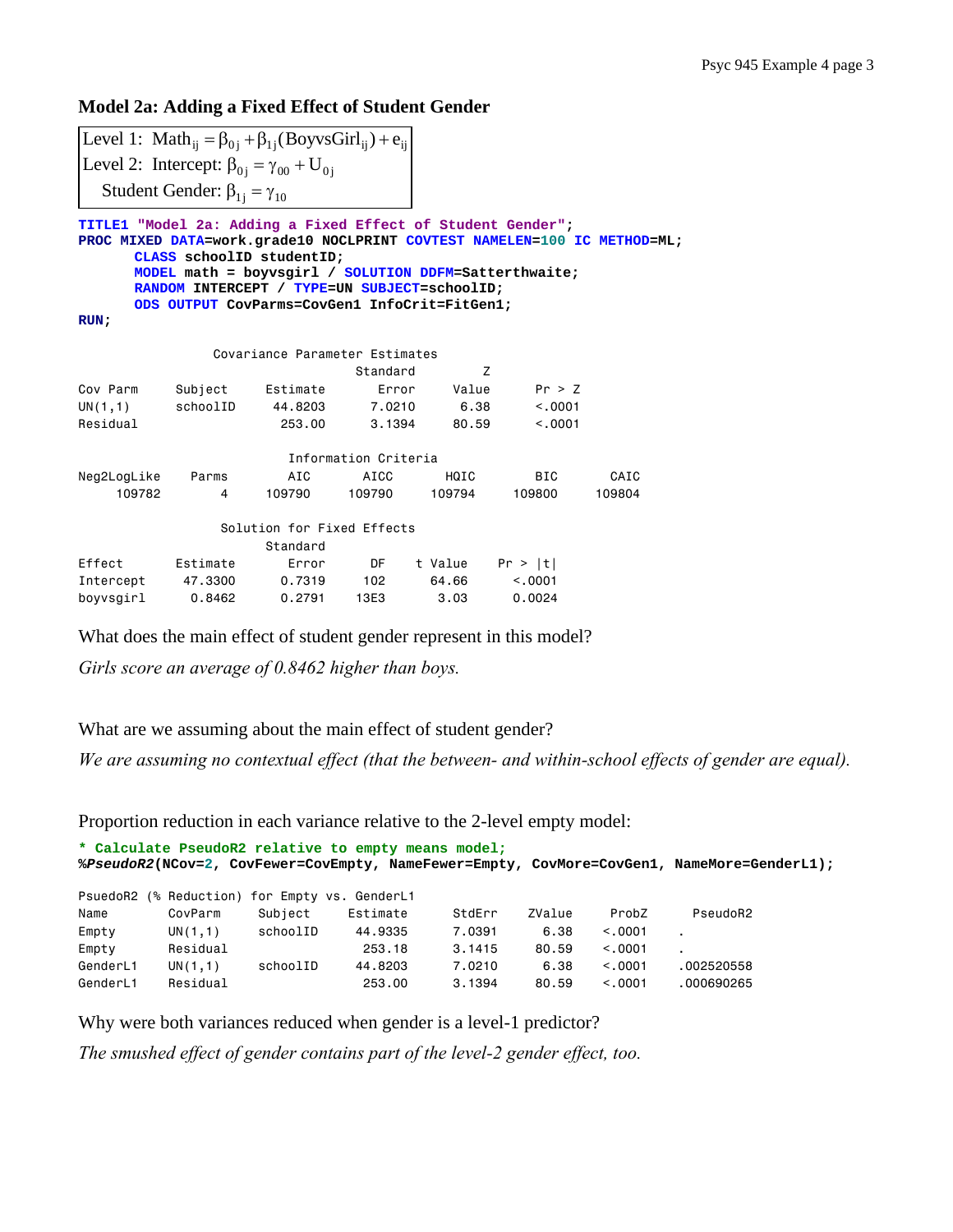#### **Model 2b: Adding a Fixed Effect of School Proportion of Girls**

| Level 1: Math <sub>ii</sub> = $\beta_{0i}$ + $\beta_{1i}$ (BoyVsGirl <sub>ij</sub> ) + $e_{ij}$             |
|-------------------------------------------------------------------------------------------------------------|
| Level 2: Intercept: $\beta_{0i} = \gamma_{00} + \gamma_{01}$ (SchoolGender <sub>j</sub> ) + U <sub>0j</sub> |
| Student Gender: $\beta_{1i} = \gamma_{10}$                                                                  |

**TITLE1 "Model 2b: Adding Fixed Effect of School Proportion Girls"; PROC MIXED DATA=work.grade10 NOCLPRINT COVTEST NAMELEN=100 IC METHOD=ML; CLASS schoolID studentID; MODEL math = boyvsgirl SMboyvsgirl50 / SOLUTION DDFM=Satterthwaite OUTPM=PredGen2; RANDOM INTERCEPT / TYPE=UN SUBJECT=schoolID; ODS OUTPUT CovParms=CovGen2 InfoCrit=FitGen2; ESTIMATE "Gender Between-School Effect" boyvsgirl 1 SMboyvsgirl50 1; RUN;** 

 $\mathbb{R}$ 

 Covariance Parameter Estimates example and the Standard Contract of the Standard Contract of  $\mathsf Z$ Cov Parm Subject Estimate Error Value Pr > Z UN(1,1) schoolID 43.4390 6.7859 6.40 <.0001 Residual 253.00 3.1392 80.59 <.0001 Information Criteria Neg2LogLike Parms AIC AICC HQIC BIC CAIC 109779 5 109789 109789 109794 109801 109806 Solution for Fixed Effects Standard Effect Estimate Error DF t Value Pr > |t| Intercept 47.2605 0.7229 103 65.37 <.0001 boyvsgirl 0.8352 0.2791 13E3 2.99 0.0028 SMboyvsgirl50 20.8313 11.9611 103 1.74 0.0846 Estimates Standard Label Estimate Error DF t Value Pr > |t| Gender Between-School Effect 21.6665 11.9578 103 1.81 0.0729

What does the main effect of school mean gender represent in this model?

*After controlling for kid gender, there is no contextual (incremental between-school) effect of gender; the additional increment to school mean math scores for a one-unit difference in proportion of students who are girls of 20.83 (the difference between 0 and 100% girls) is nonsignificant. If we don't control for kid gender, the between-school gender effect of 21.67 is still nonsignificant.* 

Proportion reduction in each variance due to effect of school mean gender:

```
* Calculate PseudoR2 relative to level-1 gender only model;
%PseudoR2(NCov=2, CovFewer=CovGen1, NameFewer=GenderL1, CovMore=CovGen2, NameMore=GenderL2); 
PsuedoR2 (% Reduction) for GenderL2 vs. GenderL2 
 Name CovParm Subject Estimate StdErr ZValue ProbZ PseudoR2 
GenderL1 UN(1,1) schoolID 44.8203 7.0210 6.38 <.0001 . 
GenderL1 Residual 253.00 3.1394 80.59 <.0001 . 
GenderL2 UN(1,1) schoolID 43.4390 6.7859 6.40 <.0001 0.030817 
GenderL2 Residual 253.00 3.1392 80.59 <.0001 0.000021
* Calculate Total R2; PROC CORR NOSIMPLE DATA=PredGen2; VAR math pred; RUN; 
math Pred
math 1.00000 0.03016
math: Math Test Score Outcome 0.0006
                                            R = .03016, so total R^2 = .009
```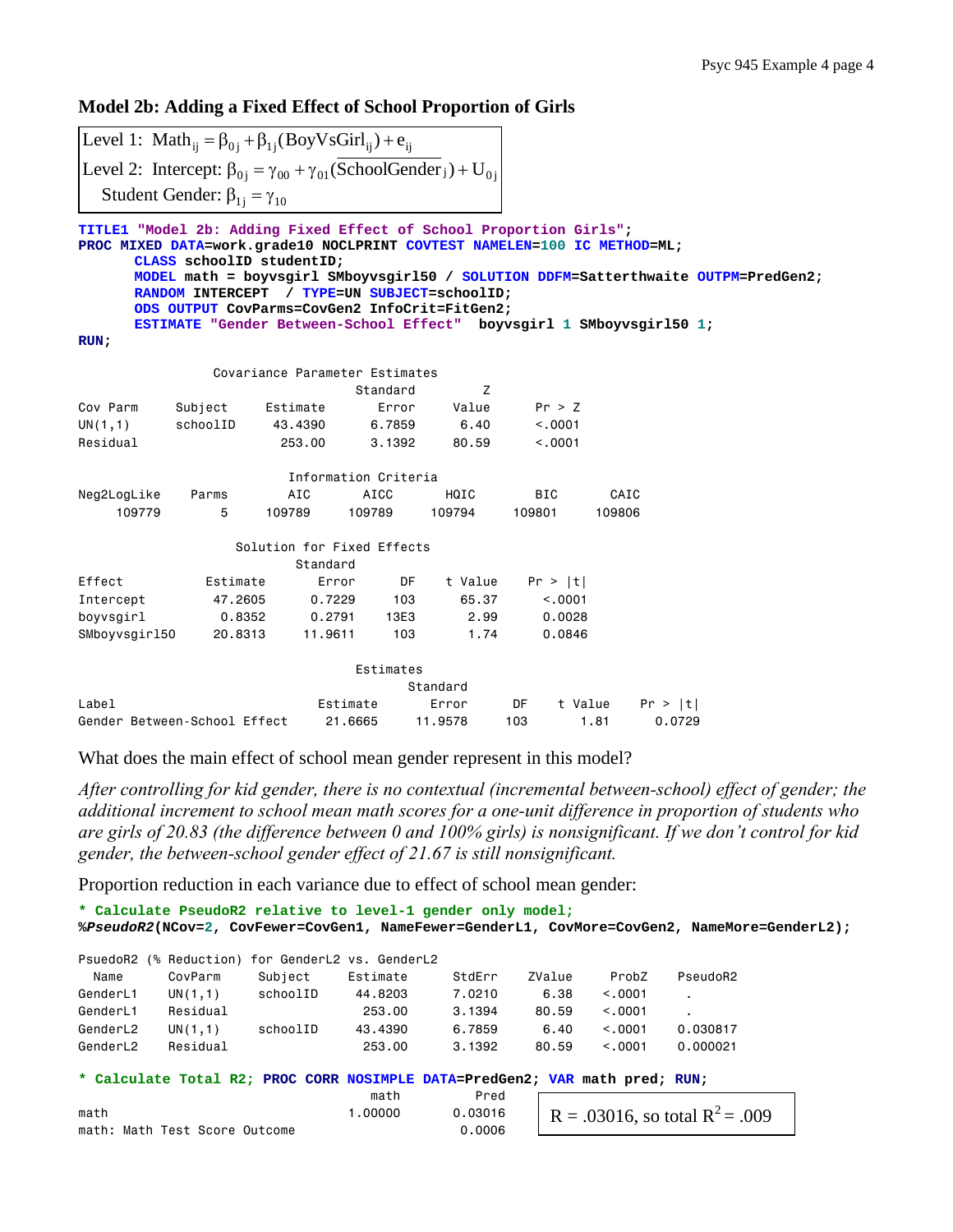# **Model 2c: Adding a Random Effect of Student Gender**

|                |                | Level 1: Math <sub>ij</sub> = $\beta_{0j}$ + $\beta_{1j}$ (BoyVsGirl <sub>ij</sub> ) + $e_{ij}$                                                                                                                                                                                        |                      |           |         |                                                                                       |  |
|----------------|----------------|----------------------------------------------------------------------------------------------------------------------------------------------------------------------------------------------------------------------------------------------------------------------------------------|----------------------|-----------|---------|---------------------------------------------------------------------------------------|--|
|                |                | Level 2: Intercept: $\beta_{0j} = \gamma_{00} + \gamma_{01}$ (SchoolGender <sub>j</sub> ) + U <sub>0j</sub>                                                                                                                                                                            |                      |           |         |                                                                                       |  |
|                |                | Student Gender: $\beta_{1j} = \gamma_{10} + U_{1j}$                                                                                                                                                                                                                                    |                      |           |         |                                                                                       |  |
|                |                |                                                                                                                                                                                                                                                                                        |                      |           |         |                                                                                       |  |
| $RUN$ ;        |                | TITLE1 "Model 2c: Adding Random Effect of Student Gender";<br>PROC MIXED DATA=work.grade10 NOCLPRINT COVTEST NAMELEN=100 IC METHOD=ML;<br>CLASS schoolID studentID;<br>RANDOM INTERCEPT boyvsgirl / G TYPE=UN SUBJECT=schoolID;<br>ODS OUTPUT CovParms=CovGenRand InfoCrit=FitGenRand; |                      |           |         | MODEL math = boyvsgirl SMboyvsgirl50 / SOLUTION DDFM=Satterthwaite;                   |  |
|                |                |                                                                                                                                                                                                                                                                                        |                      |           |         |                                                                                       |  |
|                |                | Estimated G Matrix                                                                                                                                                                                                                                                                     |                      |           |         |                                                                                       |  |
|                |                | School<br>ΙD                                                                                                                                                                                                                                                                           |                      |           |         |                                                                                       |  |
| Row            | Effect         | number                                                                                                                                                                                                                                                                                 | Col1                 | Co12      |         |                                                                                       |  |
| 1.             | Intercept      | 125                                                                                                                                                                                                                                                                                    | 44.0992              | $-0.7533$ |         |                                                                                       |  |
| $\overline{c}$ | boyvsgirl      | 125                                                                                                                                                                                                                                                                                    | $-0.7533$            | 0.6203    |         |                                                                                       |  |
|                |                | Covariance Parameter Estimates                                                                                                                                                                                                                                                         |                      |           |         |                                                                                       |  |
|                |                |                                                                                                                                                                                                                                                                                        | Standard             | Z         |         |                                                                                       |  |
| Cov Parm       | Subject        | Estimate                                                                                                                                                                                                                                                                               | Error                | Value     | Pr Z    |                                                                                       |  |
| UN(1,1)        | schoolID       | 44.0992                                                                                                                                                                                                                                                                                | 7.1632               | 6.16      | < .0001 |                                                                                       |  |
| UN(2,1)        | schoolID       | $-0.7533$                                                                                                                                                                                                                                                                              | 2.1120               | $-0.36$   | 0.7213  |                                                                                       |  |
| UN(2, 2)       | schoolID       | 0.6203                                                                                                                                                                                                                                                                                 | 0.8957               | 0.69      | 0.2443  |                                                                                       |  |
| Residual       |                | 252.84                                                                                                                                                                                                                                                                                 | 3.1432               | 80.44     | < .0001 |                                                                                       |  |
|                |                |                                                                                                                                                                                                                                                                                        | Information Criteria |           |         |                                                                                       |  |
| Neg2LogLike    | Parms          | AIC                                                                                                                                                                                                                                                                                    | AICC                 | HQIC      | BIC     | CAIC                                                                                  |  |
| 109778         | $\overline{7}$ | 109792                                                                                                                                                                                                                                                                                 | 109792               | 109799    | 109810  | 109817                                                                                |  |
|                |                | Solution for Fixed Effects<br>Standard                                                                                                                                                                                                                                                 |                      |           |         |                                                                                       |  |
| Effect         |                | Estimate                                                                                                                                                                                                                                                                               | DF<br>Error          | t Value   | Pr >  t |                                                                                       |  |
| Intercept      |                | 47.2521                                                                                                                                                                                                                                                                                | 0.7289<br>94.9       | 64.82     | < .0001 |                                                                                       |  |
| boyvsgirl      |                | 0.8553                                                                                                                                                                                                                                                                                 | 55.1<br>0.3005       | 2.85      | 0.0062  |                                                                                       |  |
| SMboyvsgirl50  |                | 20.5425<br>11.9666                                                                                                                                                                                                                                                                     | 103                  | 1.72      | 0.0890  |                                                                                       |  |
|                |                |                                                                                                                                                                                                                                                                                        |                      |           |         | Does the random slope for student gender help the model? No, model fit is not better. |  |
|                |                |                                                                                                                                                                                                                                                                                        |                      |           |         | * Calculate difference in model fit relative to both fixed gender effects model;      |  |

**%***FitTest***(FitFewer=FitGen2, NameFewer=FixedGender, FitMore=FitGenRand, NameMore=RandomGender);** 

| Like | Parms                       | AIC                         | BIC.   |                                                        | DFdiff | Pvalue  |
|------|-----------------------------|-----------------------------|--------|--------------------------------------------------------|--------|---------|
|      | 5                           | 109789                      | 109801 |                                                        |        |         |
|      |                             | 109792                      | 109810 | 0.63311                                                |        | 0.72865 |
|      | FixedGender<br>RandomGender | Neg2Log<br>109779<br>109778 |        | Likelihood Ratio Test for FixedGender vs. RandomGender |        | DevDiff |

So what does this mean about the effect of student gender?

*The 0.86 advantage for girls is approximately the same across schools.* 

Given the non-significant improvement in model fit, we will remove the random slope for gender. However, we will continue to control for gender at both levels of the model.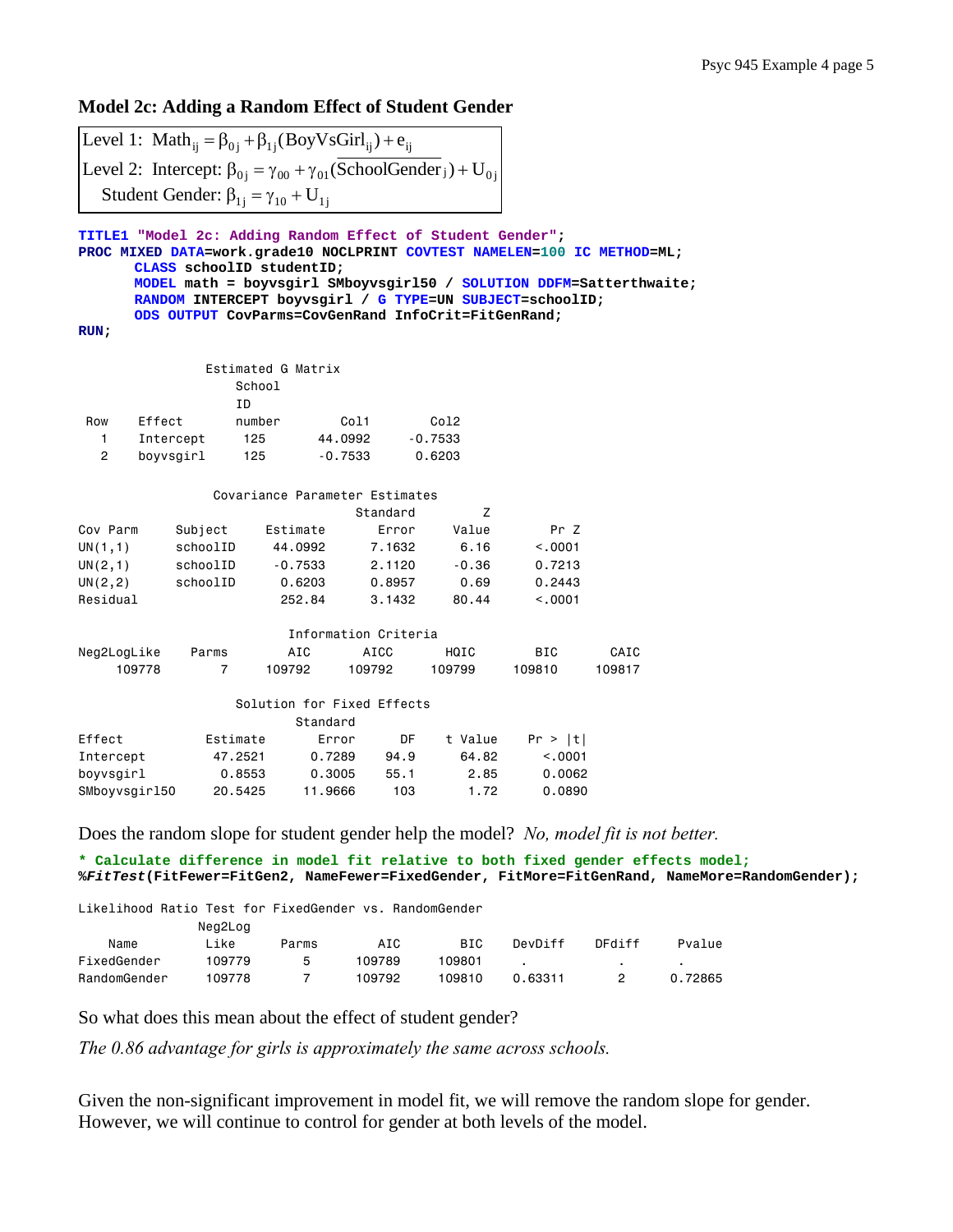## **Model 3a: Adding a Fixed Effect of Student Free/Reduced Lunch**

Level 1: Math<sub>ij</sub> =  $\beta_{0j}$  +  $\beta_{1j}$ (BoyVsGirl<sub>ij</sub>) +  $\beta_{2j}$ (FRlunch<sub>ij</sub>) +  $e_{ij}$ Level 2: Intercept:  $\beta_{0j} = \gamma_{00} + \gamma_{01}$ (SchoolGender ) + U<sub>0j</sub> Student Gender:  $\beta_{1j} = \gamma_{10}$ Free/Reduced Lunch:  $\beta_{2j} = \gamma_{20}$ 

| TITLE1 "Model 3a: Adding Fixed Effect of Student Free/Reduced Lunch";<br>PROC MIXED DATA=work.grade10 NOCLPRINT COVTEST NAMELEN=100 IC METHOD=ML;<br>CLASS schoolID studentID;<br>MODEL math = boyvsgirl SMboyvsgirl50 frlunch / SOLUTION DDFM=Satterthwaite;<br>RANDOM INTERCEPT / TYPE=UN SUBJECT=schoolID:<br>ODS OUTPUT CovParms=CovFR1 InfoCrit=FitFR1;<br>RUN: |           |                                |                      |          |         |        |  |  |
|----------------------------------------------------------------------------------------------------------------------------------------------------------------------------------------------------------------------------------------------------------------------------------------------------------------------------------------------------------------------|-----------|--------------------------------|----------------------|----------|---------|--------|--|--|
|                                                                                                                                                                                                                                                                                                                                                                      |           | Covariance Parameter Estimates |                      |          |         |        |  |  |
|                                                                                                                                                                                                                                                                                                                                                                      |           |                                | Standard             | Z        |         |        |  |  |
| Cov Parm                                                                                                                                                                                                                                                                                                                                                             | Subject   | Estimate                       | Error                | Value    | Pr > Z  |        |  |  |
| UN(1,1)                                                                                                                                                                                                                                                                                                                                                              | schoolID  | 26,1636                        | 4.3105               | 6.07     | < 0.001 |        |  |  |
| Residual                                                                                                                                                                                                                                                                                                                                                             |           | 239.14                         | 2.9675               | 80.59    | < 0.001 |        |  |  |
|                                                                                                                                                                                                                                                                                                                                                                      |           |                                | Information Criteria |          |         |        |  |  |
| Neg2LogLike                                                                                                                                                                                                                                                                                                                                                          | Parms     | AIC                            | AICC                 | HQIC     | BIC.    | CAIC   |  |  |
| 109003                                                                                                                                                                                                                                                                                                                                                               | 6         | 109015                         | 109015               | 109022   | 109031  | 109037 |  |  |
|                                                                                                                                                                                                                                                                                                                                                                      |           | Solution for Fixed Effects     |                      |          |         |        |  |  |
|                                                                                                                                                                                                                                                                                                                                                                      |           | Standard                       |                      |          |         |        |  |  |
| Fffect                                                                                                                                                                                                                                                                                                                                                               | Estimate  | Error                          | DF                   | t Value  | Pr >  t |        |  |  |
| Intercept                                                                                                                                                                                                                                                                                                                                                            | 50.1325   | 0.5868                         | 110                  | 85.44    | < 0.001 |        |  |  |
| boyvsgirl                                                                                                                                                                                                                                                                                                                                                            | 0.8555    | 0.2714                         | 13E3                 | 3.15     | 0.0016  |        |  |  |
| SMboyvsgirl50                                                                                                                                                                                                                                                                                                                                                        | 15,0796   | 9,5669                         | 104                  | 1.58     | 0.1180  |        |  |  |
| frlunch                                                                                                                                                                                                                                                                                                                                                              | $-9.4298$ | 0.3316                         | 13E3                 | $-28.43$ | < 0.001 |        |  |  |

What does the main effect of student free/reduced lunch represent in this model?

*Kids who get free/reduced lunch score 9.4 points lower than kids who don't.* 

What are we assuming about the main effect of student free/reduced lunch?

*We are assuming no contextual effect (that the between- and within-school effects of FRlunch are equal).* 

Proportion reduction in each variance relative to Model 2b with both fixed gender effects:

```
* Calculate PseudoR2 relative to both fixed gender effects model;
%PseudoR2(NCov=2, CovFewer=CovGen2, NameFewer=Gender, CovMore=CovFR1, NameMore=FRLunch1);
```

|          | PsuedoR2 (% Reduction) for Gender vs. FRLunch1 |          |          |        |        |         |          |
|----------|------------------------------------------------|----------|----------|--------|--------|---------|----------|
| Name     | CovParm                                        | Subject  | Estimate | StdErr | ZValue | ProbZ   | PseudoR2 |
| Gender   | UN(1,1)                                        | schoolID | 43,4390  | 6,7859 | 6.40   | < 0.001 | ٠        |
| Gender   | Residual                                       |          | 253.00   | 3.1392 | 80.59  | < 0.001 |          |
| FRLunch1 | UN(1,1)                                        | schoolID | 26,1636  | 4.3105 | 6.07   | < .0001 | 0.39769  |
| FRLunch1 | Residual                                       |          | 239.14   | 2.9675 | 80.59  | < 0.001 | 0.05478  |

Why were both variances reduced when FRlunch is a level-1 predictor?

*The smushed effect of free/reduced lunch contains part of the free/reduced lunch level-2 effect, too.*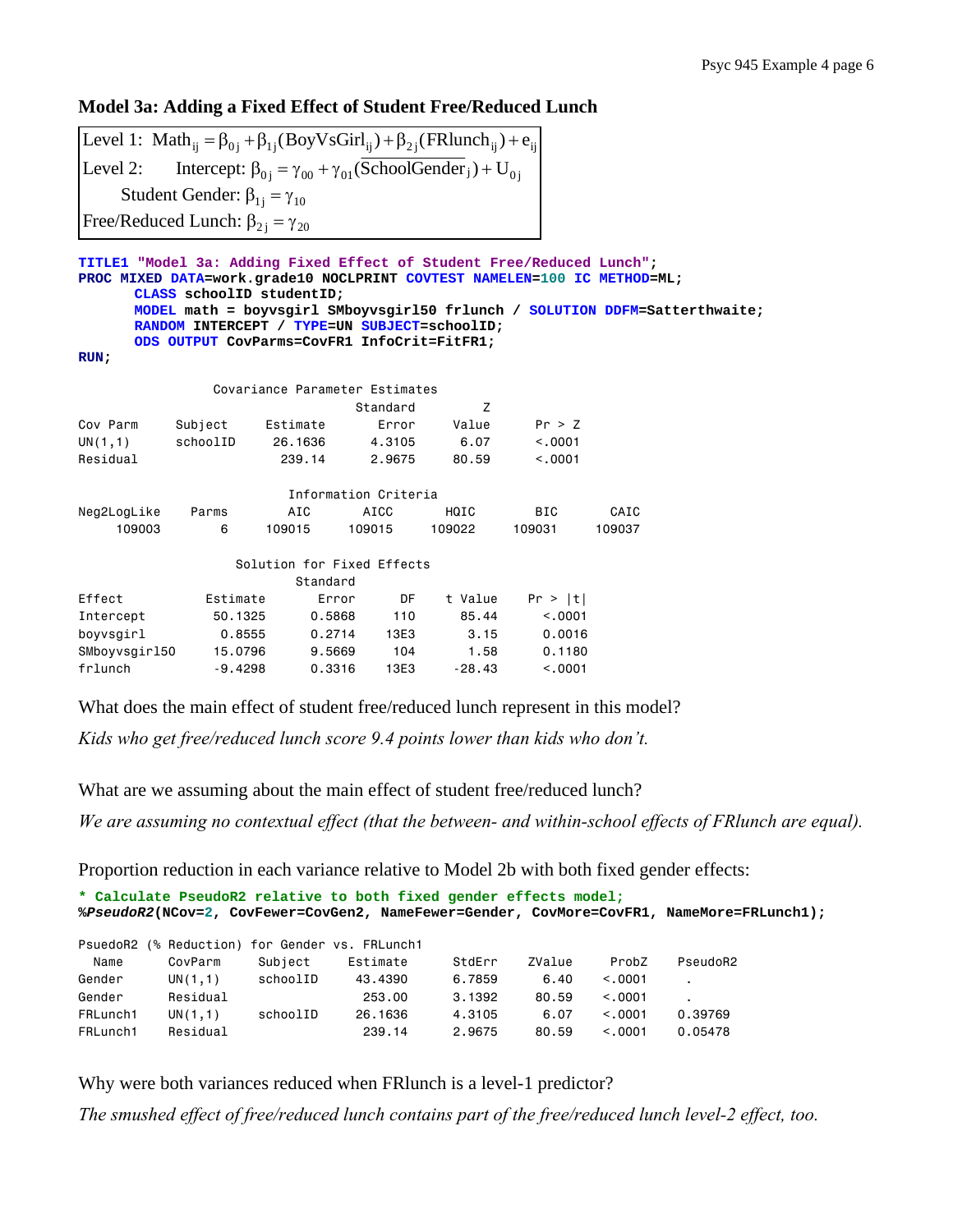# **Model 3b: Adding a Fixed Effect of School Proportion Free/Reduced Lunch**

| [Level 1: Math <sub>ii</sub> = $\beta_{0i}$ + $\beta_{1i}$ (BoyVsGirl <sub>ii</sub> ) + $\beta_{2i}$ (FRlunch <sub>ii</sub> ) + $e_{ii}$                   |
|------------------------------------------------------------------------------------------------------------------------------------------------------------|
| [Level 2: Intercept: $\beta_{0i} = \gamma_{00} + \gamma_{01}$ (SchoolGender <sub>j</sub> ) + $\gamma_{02}$ (SchoolFRLunch <sub>j</sub> ) + U <sub>0i</sub> |
| Student Gender: $\beta_{1i} = \gamma_{10}$                                                                                                                 |
| Free/Reduced Lunch: $\beta_{2i} = \gamma_{20}$                                                                                                             |

| TITLE1 "Model 3b: Adding Fixed Effect of School Proportion Free/Reduced Lunch";<br>PROC MIXED DATA=work.grade10 NOCLPRINT COVTEST NAMELEN=100 IC METHOD=ML;<br>CLASS schoolID studentID;<br>MODEL math = boyvsgirl SMboyvsgirl50 frlunch SMfrlunch30<br>/ SOLUTION DDFM=Satterthwaite OUTPM=PredLunch2;<br>RANDOM INTERCEPT / TYPE=UN SUBJECT=schoolID;<br>ODS OUTPUT CovParms=CovFR2 InfoCrit=FitFR2;<br>ESTIMATE "FR Lunch Between-School Effect" frlunch 1 SMfrlunch30 1;<br>RUN: |                |                                |            |           |          |            |          |         |
|--------------------------------------------------------------------------------------------------------------------------------------------------------------------------------------------------------------------------------------------------------------------------------------------------------------------------------------------------------------------------------------------------------------------------------------------------------------------------------------|----------------|--------------------------------|------------|-----------|----------|------------|----------|---------|
|                                                                                                                                                                                                                                                                                                                                                                                                                                                                                      |                |                                |            |           |          |            |          |         |
|                                                                                                                                                                                                                                                                                                                                                                                                                                                                                      |                | Covariance Parameter Estimates |            |           |          |            |          |         |
|                                                                                                                                                                                                                                                                                                                                                                                                                                                                                      |                |                                |            | Standard  | Z        |            |          |         |
| Cov Parm                                                                                                                                                                                                                                                                                                                                                                                                                                                                             | Subject        | Estimate                       |            | Error     | Value    | Pr > Z     |          |         |
| UN(1,1)                                                                                                                                                                                                                                                                                                                                                                                                                                                                              | schoolID       | 13,3767                        |            | 2.5214    | 5.31     | < 0.001    |          |         |
| Residual                                                                                                                                                                                                                                                                                                                                                                                                                                                                             |                | 239.21                         |            | 2.9693    | 80.56    | < 0.001    |          |         |
| Information Criteria                                                                                                                                                                                                                                                                                                                                                                                                                                                                 |                |                                |            |           |          |            |          |         |
| Neg2LogLike                                                                                                                                                                                                                                                                                                                                                                                                                                                                          | Parms          | AIC                            |            | AICC      | HQIC     | <b>BIC</b> | CAIC     |         |
| 108954                                                                                                                                                                                                                                                                                                                                                                                                                                                                               | $\overline{7}$ | 108968                         |            | 108968    | 108975   | 108986     | 108993   |         |
|                                                                                                                                                                                                                                                                                                                                                                                                                                                                                      |                |                                |            |           |          |            |          |         |
|                                                                                                                                                                                                                                                                                                                                                                                                                                                                                      |                | Solution for Fixed Effects     |            |           |          |            |          |         |
|                                                                                                                                                                                                                                                                                                                                                                                                                                                                                      |                |                                | Standard   |           |          |            |          |         |
| Effect                                                                                                                                                                                                                                                                                                                                                                                                                                                                               | Estimate       |                                | Error      | DF        | t Value  | Pr >  t    |          |         |
| Intercept                                                                                                                                                                                                                                                                                                                                                                                                                                                                            | 50.1574        |                                | 0.4542     | 113       | 110.44   |            | < 0.001  |         |
| boyvsgirl                                                                                                                                                                                                                                                                                                                                                                                                                                                                            | 0.8549         |                                | 0.2714     | 13E3      | 3.15     |            | 0.0016   |         |
| SMboyvsgir150                                                                                                                                                                                                                                                                                                                                                                                                                                                                        | 5,6834         |                                | 7.4083     | 101       | 0.77     |            | 0.4448   |         |
| frlunch                                                                                                                                                                                                                                                                                                                                                                                                                                                                              | $-9.1757$      |                                | 0.3343     | 13E3      | $-27.45$ |            | < 0.001  |         |
| SMfrlunch30                                                                                                                                                                                                                                                                                                                                                                                                                                                                          | $-16.5983$     |                                | 2,0143     | 83.8      | $-8.24$  |            | < 0.001  |         |
|                                                                                                                                                                                                                                                                                                                                                                                                                                                                                      |                |                                |            | Estimates |          |            |          |         |
|                                                                                                                                                                                                                                                                                                                                                                                                                                                                                      |                |                                |            |           | Standard |            |          |         |
| Label                                                                                                                                                                                                                                                                                                                                                                                                                                                                                |                |                                | Estimate   |           | Error    | DF         | t Value  | Pr >  t |
| FR Lunch Between-School Effect                                                                                                                                                                                                                                                                                                                                                                                                                                                       |                |                                | $-25.7740$ |           | 1,9863   | 79.2       | $-12.98$ | < 0.001 |

What does the main effect of school proportion free/reduced lunch represent in this model?

*This is the contextual (incremental between-school) effect for FRlunch: after controlling for kid free/reduced lunch status, for every 10% more kids in their school who receive free/reduced lunch, school mean math is lower by 1.66. If we don't control for kid FRlunch, the between-school effect of FRlunch of −2.5.77 per 10% is still significant.* 

What does the effect of student free/reduced lunch NOW represent in this model?

*This is the pure within-school effect: holding school free/reduced lunch status constant (i.e., within the same school), kids who receive free/reduced lunch score 9.2 points lower than kids who don't.*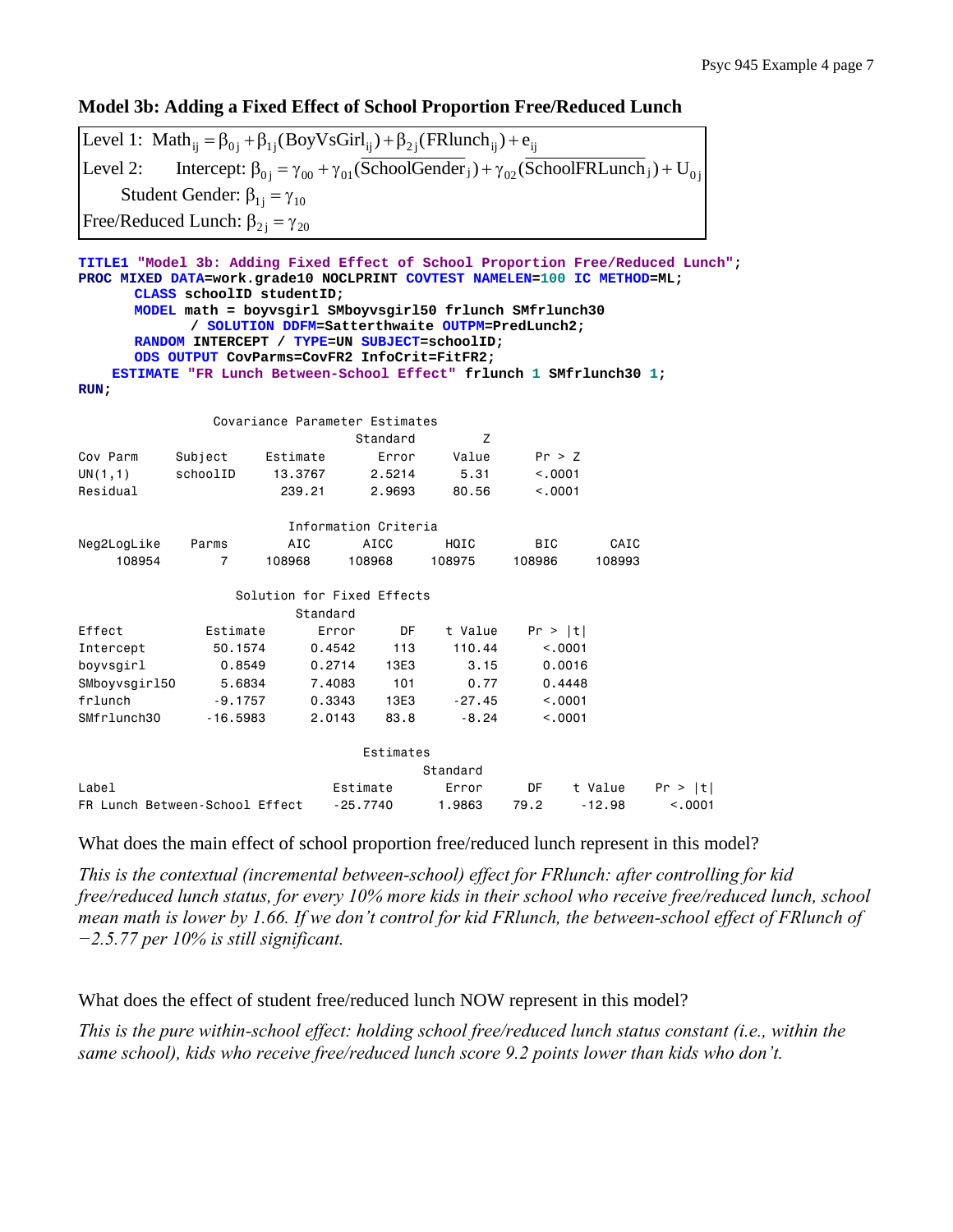Proportion reduction in each variance due to effect of school mean FRlunch:

**\* Calculate PseudoR2 relative to level-1 FRlunch only model; %***PseudoR2***(NCov=2, CovFewer=CovFR1, NameFewer=FRLunch1, CovMore=CovFR2, NameMore=FRLunch2);** 

PsuedoR2 (% Reduction) for FRLunch1 vs. FRLunch2

| Name     | CovParm  | Subject  | Estimate | StdErr | ZValue | ProbZ    | PseudoR2       |
|----------|----------|----------|----------|--------|--------|----------|----------------|
| FRLunch1 | UN(1,1)  | schoolID | 26,1636  | 4.3105 | 6.07   | < 0.001  | $\blacksquare$ |
| FRLunch1 | Residual |          | 239.14   | 2.9675 | 80.59  | < 0.0001 |                |
| FRLunch2 | UN(1,1)  | schoolID | 13,3767  | 2.5214 | 5.31   | < 0.001  | 0.48873        |
| FRLunch2 | Residual |          | 239.21   | 2.9693 | 80.56  | < 0.001  | $-0.00031$     |

Proportion reduction in each variance due to **both** effects of FRlunch:

**\* Calculate PseudoR2 for both FRlunch effects relative to both gender effects; %***PseudoR2***(NCov=2, CovFewer=CovGen2, NameFewer=Gender, CovMore=CovFR2, NameMore=FRLunch2);** 

PsuedoR2 (% Reduction) for Gender vs. FRLunch2

| Name     | CovParm  | Subject  | Estimate | StdErr | ZValue | ProbZ        | PseudoR2 |
|----------|----------|----------|----------|--------|--------|--------------|----------|
| Gender   | UN(1,1)  | schoolID | 43.4390  | 6.7859 | 6.40   | < 0.001      |          |
| Gender   | Residual |          | 253,00   | 3.1392 | 80.59  | < 0.001      |          |
| FRLunch2 | UN(1.1)  | schoolID | 13.3767  | 2.5214 | 5.31   | < 0.001      | 0.69206  |
| FRLunch2 | Residual |          | 239.21   | 2.9693 | 80.56  | $\leq$ .0001 | 0.05448  |

Total reduction in math variance due to both effects of FRlunch:

```
* Calculate Total R2 change relative to both gender effects only model;
%TotalR2(DV=math, PredFewer=PredGen2, NameFewer=Gender, PredMore=PredLunch2, 
NameMore=FRlunch2);
```
Total R2 (% Reduction) for Gender vs. FRlunch2 Pred Total Name Corr TotalR2 R2Diff Gender 0.03016 0.00091 FRlunch2 0.40455 0.16366 0.1627

#### **Model 3c: Adding a Random Effect of Student Free/Reduced Lunch**

Level 1: Math<sub>ij</sub> =  $\beta_{0j}$  +  $\beta_{1j}$ (BoyVsGirl<sub>ij</sub>) +  $\beta_{2j}$ (FRlunch<sub>ij</sub>) +  $e_{ij}$ Level 2: Intercept:  $\beta_{0j} = \gamma_{00} + \gamma_{01}$ (SchoolGender ) +  $\gamma_{02}$ (SchoolFRLunch ) + U<sub>0j</sub> Student Gender:  $\beta_{1j} = \gamma_{10}$ Free/Reduced Lunch:  $\beta_{2j} = \gamma_{20}$  + U<sub>2j</sub>

```
TITLE1 "Model 3c: Adding Random Effect of Student Free/Reduced Lunch"; 
PROC MIXED DATA=work.grade10 NOCLPRINT COVTEST NAMELEN=100 IC METHOD=ML; 
       CLASS schoolID studentID; 
       MODEL math = boyvsgirl SMboyvsgirl50 frlunch SMfrlunch30 / SOLUTION DDFM=Satterthwaite; 
       RANDOM INTERCEPT frlunch / G TYPE=UN SUBJECT=schoolID; 
       ODS OUTPUT CovParms=CovFRRand InfoCrit=FitFRRand; 
RUN; 
               Estimated G Matrix
```
**\_\_\_\_\_\_\_\_\_\_\_\_\_\_\_\_\_\_\_\_\_\_\_\_\_\_\_\_\_\_\_\_\_\_\_\_\_\_\_\_\_\_\_\_\_\_\_\_\_\_\_\_\_\_\_\_\_\_\_\_\_\_\_\_\_\_\_\_\_\_\_\_\_\_\_\_\_\_\_\_\_\_\_\_\_** 

```
 School 
 ID 
 Row Effect number Col1 Col2 
  1 Intercept 125 19.7443 -11.7978 
  2 frlunch 125 -11.7978 12.7448
```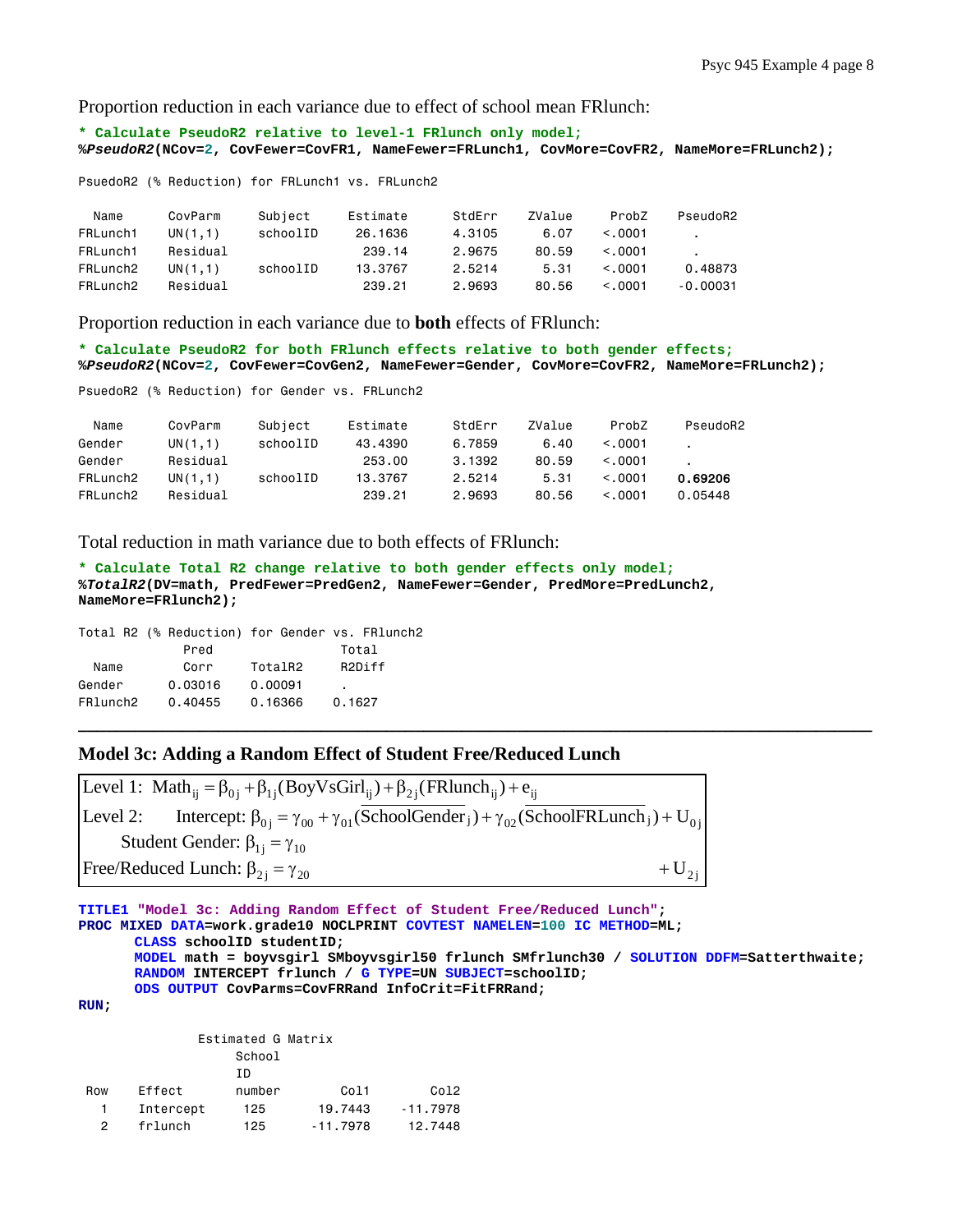|               |            |            | Covariance Parameter Estimates |          |          |        |
|---------------|------------|------------|--------------------------------|----------|----------|--------|
|               |            |            | Standard                       | Z        |          |        |
| Cov Parm      | Subject    | Estimate   | Error                          | Value    | Pr Z     |        |
| UN(1,1)       | schoolID   | 19,7443    | 3,7094                         | 5.32     | < 0.001  |        |
| UN(2,1)       | schoolID   | $-11.7978$ | 3.1478                         | $-3.75$  | 0.0002   |        |
| UN(2, 2)      | schoolID   | 12,7448    | 3,3242                         | 3.83     | < 0.001  |        |
| Residual      |            | 236,63     | 2.9443                         | 80.37    | < 0.001  |        |
|               |            |            |                                |          |          |        |
|               |            |            | Information Criteria           |          |          |        |
| Neg2LogLike   | Parms      | AIC        | AICC                           | HQIC     | BIC.     | CAIC   |
| 108866        | 9          | 108884     | 108884                         | 108893   | 108907   | 108916 |
|               |            |            |                                |          |          |        |
|               |            |            | Solution for Fixed Effects     |          |          |        |
|               |            | Standard   |                                |          |          |        |
| Effect        | Estimate   |            | DF<br>Error                    | t Value  | Pr >  t  |        |
| Intercept     | 49,7910    | 0.5309     | 97.4                           | 93.79    | < 0.0001 |        |
| boyvsgirl     | 0.8961     | 0.2703     | 13E3                           | 3.31     | 0.0009   |        |
| SMboyvsgir150 | 4.3223     | 7.2337     | 104                            | 0.60     | 0.5515   |        |
| frlunch       | $-8.4552$  | 0.5621     | 98.2                           | $-15.04$ | < .0001  |        |
| SMfrlunch30   | $-16.8499$ | 1.9441     | 77.7                           | $-8.67$  | < 0.0001 |        |

Does the random slope for student gender help the model? *Yes, model fit is better.* 

**\* Calculate difference in model fit relative to both fixed FRlunch effects model; %***FitTest***(FitFewer=FitFR2, NameFewer=FixedFRlunch, FitMore=FitFRRand, NameMore=RandomFRLunch);** 

Likelihood Ratio Test for FixedFRlunch vs. RandomFRLunch

|               | Neg2Log |       |        |            |         |        |        |
|---------------|---------|-------|--------|------------|---------|--------|--------|
| Name          | Like    | Parms | AIC    | <b>BIC</b> | DevDiff | DFdiff | Pvalue |
| FixedFRlunch  | 108954  |       | 108968 | 108986     |         |        |        |
| RandomFRLunch | 108866  | a     | 108884 | 108907     | 88.2542 |        |        |

So what does this mean about the effect of student free/reduced lunch?

*The difference in math between kids who get free/reduced lunch and kids who don't varies significantly over schools.* 

Calculate and interpret a 95% random effects confidence interval for the random slope:

*−8.4552 ± 1.96\*SQRT(12.7488) = −15.45 to −1.46* 

*On average, the gap in math performance related to kid free/reduced lunch status is 8.4 points, but across 95% of the schools, that gap is predicted to be anywhere from 1.46 to 15.45 points.* 

\_\_\_\_\_\_\_\_\_\_\_\_\_\_\_\_\_\_\_\_\_\_\_\_\_\_\_\_\_\_\_\_\_\_\_\_\_\_\_\_\_\_\_\_\_\_\_\_\_\_\_\_\_\_\_\_\_\_\_\_\_\_\_\_\_\_\_\_\_\_\_\_\_\_\_\_\_\_\_\_\_\_\_\_

#### **Model 3d: Adding a Cross-Level Interaction of Student by School Free/Reduced Lunch**

| Level 1: Math <sub>ii</sub> = $\beta_{0i}$ + $\beta_{1i}$ (BoyVsGirl <sub>ii</sub> ) + $\beta_{2i}$ (FRlunch <sub>ii</sub> ) + $e_{ii}$ |                                                                                                                                                           |
|-----------------------------------------------------------------------------------------------------------------------------------------|-----------------------------------------------------------------------------------------------------------------------------------------------------------|
|                                                                                                                                         | Level 2: Intercept: $\beta_{0i} = \gamma_{00} + \gamma_{01}$ (SchoolGender <sub>j</sub> ) + $\gamma_{02}$ (SchoolFRLunch <sub>j</sub> ) + U <sub>0i</sub> |
| Student Gender: $\beta_{1i} = \gamma_{10}$                                                                                              |                                                                                                                                                           |
| Free/Reduced Lunch: $\beta_{2i} = \gamma_{20}$                                                                                          | + $\gamma_{22}$ (SchoolFRLunch <sub>j</sub> ) + U <sub>2i</sub>                                                                                           |

**TITLE1 "Model 3d: Adding Cross-Level Interaction of Student by School Free/Reduced Lunch"; PROC MIXED DATA=work.grade10 NOCLPRINT COVTEST NAMELEN=100 IC METHOD=ML; CLASS schoolID studentID; MODEL math = boyvsgirl SMboyvsgirl50 frlunch SMfrlunch30 frlunch\*SMfrlunch30 / SOLUTION DDFM=Satterthwaite; RANDOM INTERCEPT frlunch / G TYPE=UN SUBJECT=schoolID; ODS OUTPUT CovParms=CovInt1 InfoCrit=FitInt1; RUN;**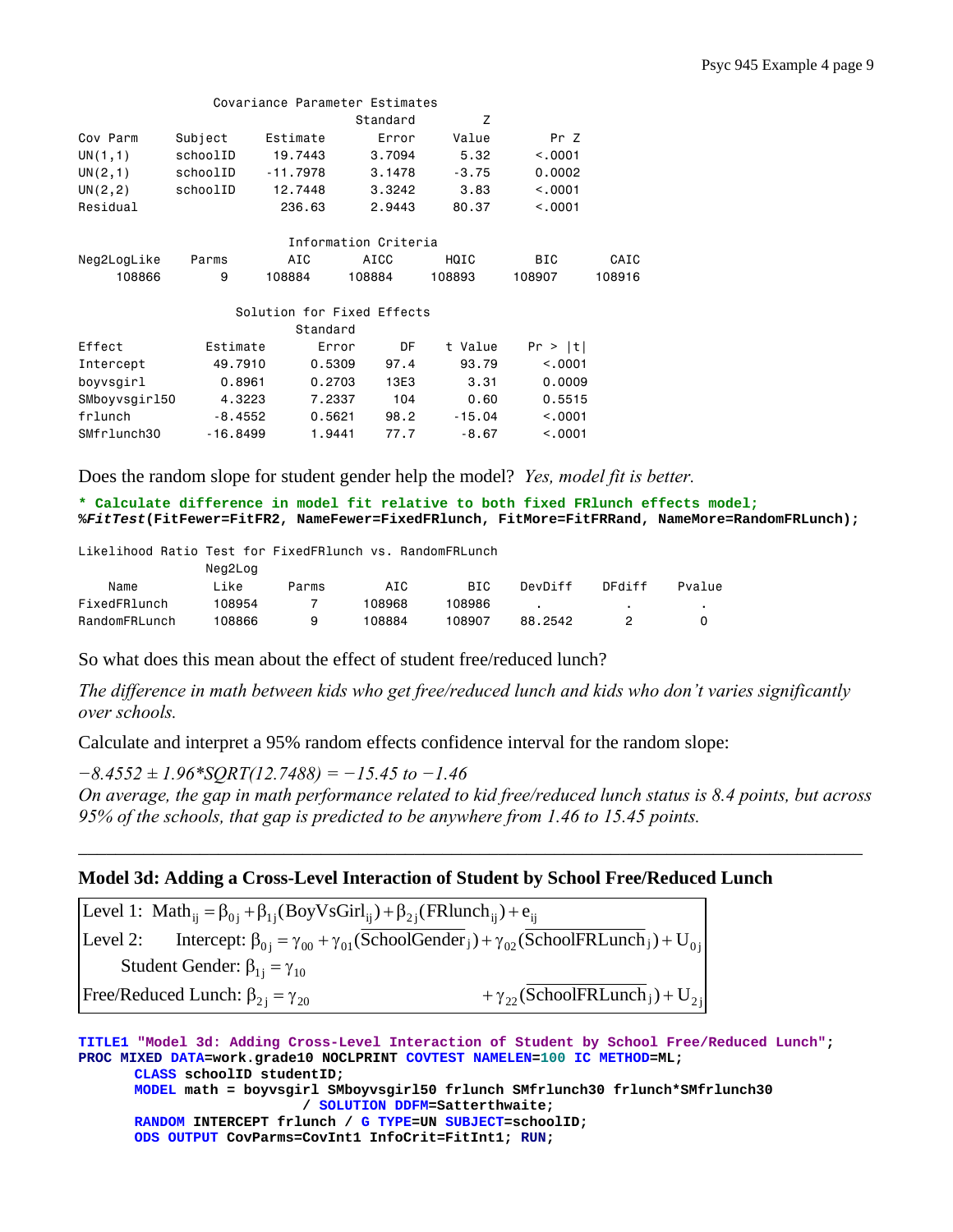| Covariance Parameter Estimates |          |            |                            |         |            |         |  |
|--------------------------------|----------|------------|----------------------------|---------|------------|---------|--|
|                                |          |            | Standard                   |         | Z          |         |  |
| Cov Parm                       | Subject  | Estimate   | Error                      | Value   | Pr Z       |         |  |
| UN(1,1)                        | schoolID | 19,5909    | 3.6558                     | 5.36    | < 0.001    |         |  |
| UN(2,1)                        | schoolID | $-11.1933$ | 3,0624                     | $-3.66$ | 0.0003     |         |  |
| UN(2, 2)                       | schoolID | 11.8021    | 3,1679                     | 3.73    | < .0001    |         |  |
| Residual                       |          | 236.62     | 2.9439                     | 80.37   | < 0.001    |         |  |
|                                |          |            |                            |         |            |         |  |
|                                |          |            | Information Criteria       |         |            |         |  |
| Neg2LogLike                    | Parms    | AIC        | AICC                       | HQIC    | <b>BIC</b> | CAIC    |  |
| 108863                         | 10       | 108883     | 108883                     | 108894  | 108909     | 108919  |  |
|                                |          |            |                            |         |            |         |  |
|                                |          |            | Solution for Fixed Effects |         |            |         |  |
|                                |          |            | Standard                   |         |            |         |  |
| Effect                         |          | Estimate   | Error                      | DF      | t Value    | Pr >  t |  |
| Intercept                      |          | 49.7497    | 0.5300                     | 99.7    | 93.87      | < 0.001 |  |
| boyvsgirl                      |          | 0.8996     | 0.2703                     | 13E3    | 3.33       | 0.0009  |  |
| SMboyvsgir150                  |          | 4,8849     | 7.2788                     | 103     | 0.67       | 0.5037  |  |
| frlunch                        |          | $-8.7042$  | 0.5679                     | 112     | $-15.33$   | < 0.001 |  |
| SMfrlunch30                    |          | $-19.2722$ | 2.4760                     | 89.2    | $-7.78$    | < 0.001 |  |
| frlunch*SMfrlunch30            |          | 4.3141     | 2.6386                     | 103     | 1.64       | 0.1051  |  |

What does the effect of student free/reduced lunch NOW represent in this model?

*This is the difference between kids who get free/reduced lunch and those who don't in schools where 30% of the kids get free/reduced lunch: those kids who get free/reduced lunch are lower by 8.70.* 

What does the effect of school proportion free/reduced lunch NOW represent in this model?

*This is the contextual (incremental between-school) effect for a kid who does not receive free/reduced lunch: for those kids, for every 10% more kids in their school that receive free/reduced lunch, their school mean math is lower by 1.9.* 

What does the cross-level interaction of student by school free/reduced lunch represent?

*The effect of being a kid who receives free/reduced lunch is reduced nonsignificantly by 0.4 for every 10% more children in their school who get free/reduced lunch. But this effect is currently smushed—it assumes without testing that school FRlunch moderates the within-school and between-school effects of FRlunch to the same extent.* 

Proportion reduction in each variance relative to Model 3c with random FRLunch:

```
* Calculate PseudoR2 for both FRlunch effects relative to random FRlunch;
%PseudoR2(NCov=4, CovFewer=CovFRRand, NameFewer=LunchMain, CovMore=CovInt1, 
NameMore=LunchInt1);
```

| Name      | CovParm  | Subject  | Estimate | StdErr | ZValue | ProbZ   | PseudoR2 |
|-----------|----------|----------|----------|--------|--------|---------|----------|
| LunchMain | UN(1,1)  | schoolID | 19.7443  | 3.7094 | 5.32   | < 0.001 |          |
| LunchMain | UN(2, 2) | schoolID | 12.7448  | 3.3242 | 3.83   | < 0.001 |          |
| LunchMain | Residual |          | 236.63   | 2.9443 | 80.37  | < 0.001 |          |
| LunchInt1 | UN(1,1)  | schoolID | 19.5909  | 3.6558 | 5.36   | < 0.001 | 0.007768 |
| LunchInt1 | UN(2, 2) | schoolID | 11.8021  | 3.1679 | 3.73   | < 0.001 | 0.073968 |
| LunchInt1 | Residual |          | 236.62   | 2.9439 | 80.37  | < 0.001 | 0.000060 |

Which variance component should be reduced (non-significantly)? *Random slope for FRlunch*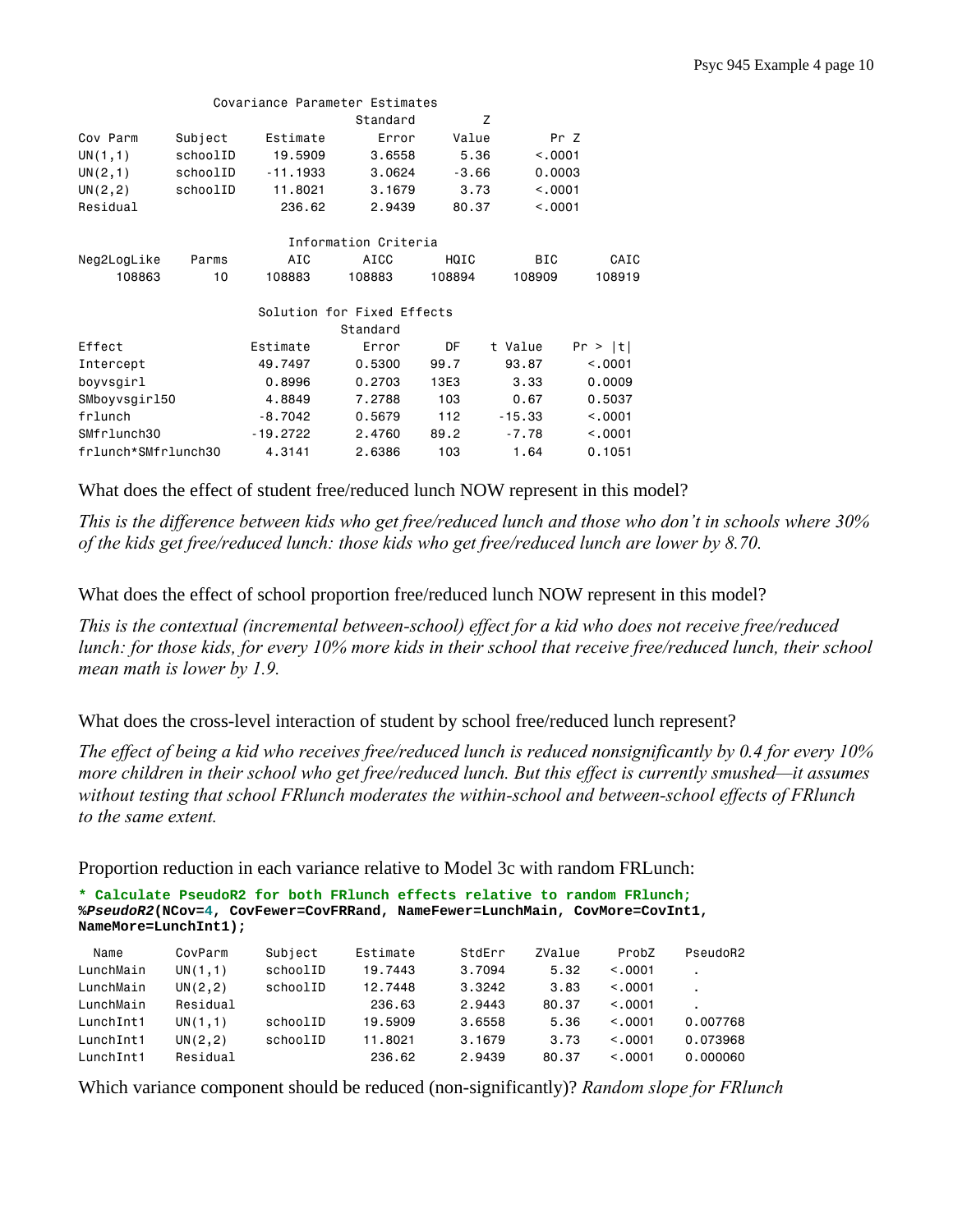## **Model 3e: Adding a Level-2 Interaction of Quadratic School Free/Reduced Lunch**

|                         | Level 1: Math <sub>ij</sub> = $\beta_{0j}$ + $\beta_{1j}$ (BoyVsGirl <sub>ij</sub> ) + $\beta_{2j}$ (FRlunch <sub>ij</sub> ) + $e_{ij}$                                                                                                                                                     |                                |                            |               |                                               |          |                                                                                                                                                                                                                                                                                                                                                |           |
|-------------------------|---------------------------------------------------------------------------------------------------------------------------------------------------------------------------------------------------------------------------------------------------------------------------------------------|--------------------------------|----------------------------|---------------|-----------------------------------------------|----------|------------------------------------------------------------------------------------------------------------------------------------------------------------------------------------------------------------------------------------------------------------------------------------------------------------------------------------------------|-----------|
| Level 2:                |                                                                                                                                                                                                                                                                                             |                                |                            |               |                                               |          | Intercept: $\beta_{0i} = \gamma_{00} + \gamma_{01}(\overline{SchoolGender}_j) + \gamma_{02}(\overline{SchoolFRLunch}_j) + \gamma_{03}(\overline{SchoolFRLunch}_j)^2 + U_{0i}$                                                                                                                                                                  |           |
|                         | Student Gender: $\beta_{1i} = \gamma_{10}$                                                                                                                                                                                                                                                  |                                |                            |               |                                               |          |                                                                                                                                                                                                                                                                                                                                                |           |
|                         | Free/Reduced Lunch: $\beta_{2i} = \gamma_{20}$                                                                                                                                                                                                                                              |                                |                            |               | + $\gamma_{22}$ (SchoolFRLunch <sub>i</sub> ) |          |                                                                                                                                                                                                                                                                                                                                                | $+U_{2i}$ |
| RUN:                    | PROC MIXED DATA=work.grade10 NOCLPRINT COVTEST NAMELEN=100 IC METHOD=ML;<br>CLASS schoolID studentID;<br>RANDOM INTERCEPT frlunch / G TYPE=UN SUBJECT=schoolID;<br>ODS OUTPUT CovParms=CovInt2 InfoCrit=FitInt2;<br>ESTIMATE "FR Lunch Between-School Main Effect" frlunch 1 SMfrlunch30 1; |                                |                            |               |                                               |          | TITLE1 "Model 3e: Adding Level-2 Interaction of Quadratic School Free/Reduced Lunch";<br>MODEL math = boyvsgirl SMboyvsgirl50 frlunch SMfrlunch30 frlunch*SMfrlunch30<br>SMfrlunch30*SMfrlunch30 / SOLUTION DDFM=Satterthwaite OUTPM=PredInt2;<br>ESTIMATE "FR Lunch Between-School Interact" frlunch*SMfrlunch30 1 SMfrlunch30*SMfrlunch30 1; |           |
|                         |                                                                                                                                                                                                                                                                                             | Covariance Parameter Estimates |                            |               |                                               |          |                                                                                                                                                                                                                                                                                                                                                |           |
|                         |                                                                                                                                                                                                                                                                                             |                                | Standard                   | Z             |                                               |          |                                                                                                                                                                                                                                                                                                                                                |           |
| Cov Parm                | Subject                                                                                                                                                                                                                                                                                     | Estimate                       | Error                      | Value         | Pr Z                                          |          |                                                                                                                                                                                                                                                                                                                                                |           |
| UN(1,1)                 | schoolID                                                                                                                                                                                                                                                                                    | 18.8449                        | 3.5480                     | 5.31          | < .0001                                       |          |                                                                                                                                                                                                                                                                                                                                                |           |
| UN(2,1)                 | schoolID                                                                                                                                                                                                                                                                                    | $-10.8805$                     | 3.0207                     | $-3.60$       | 0.0003                                        |          |                                                                                                                                                                                                                                                                                                                                                |           |
| UN(2, 2)<br>Residual    | schoolID                                                                                                                                                                                                                                                                                    | 11.8613<br>236.61              | 3.1882<br>2.9439           | 3.72<br>80.37 | < .0001<br>< .0001                            |          |                                                                                                                                                                                                                                                                                                                                                |           |
|                         |                                                                                                                                                                                                                                                                                             |                                |                            |               |                                               |          |                                                                                                                                                                                                                                                                                                                                                |           |
|                         |                                                                                                                                                                                                                                                                                             |                                | Information Criteria       |               |                                               |          |                                                                                                                                                                                                                                                                                                                                                |           |
| Neg2LogLike             | Parms                                                                                                                                                                                                                                                                                       | AIC                            | <b>AICC</b>                | HQIC          | BIC                                           | CAIC     |                                                                                                                                                                                                                                                                                                                                                |           |
| 108861                  | 11                                                                                                                                                                                                                                                                                          | 108883                         | 108883                     | 108894        | 108911                                        | 108922   |                                                                                                                                                                                                                                                                                                                                                |           |
|                         |                                                                                                                                                                                                                                                                                             |                                | Solution for Fixed Effects |               |                                               |          |                                                                                                                                                                                                                                                                                                                                                |           |
|                         |                                                                                                                                                                                                                                                                                             |                                | Standard                   |               |                                               |          |                                                                                                                                                                                                                                                                                                                                                |           |
| Effect                  |                                                                                                                                                                                                                                                                                             | Estimate                       | Error                      | DF            | t Value                                       | Pr >  t  |                                                                                                                                                                                                                                                                                                                                                |           |
| Intercept               |                                                                                                                                                                                                                                                                                             | 50.3622                        | 0.6594                     | 114           | 76.37                                         | < .0001  |                                                                                                                                                                                                                                                                                                                                                |           |
| boyvsgirl               |                                                                                                                                                                                                                                                                                             | 0.9016                         | 0.2703                     | 13E3          | 3.34                                          | 0.0009   |                                                                                                                                                                                                                                                                                                                                                |           |
| SMboyvsgirl50           |                                                                                                                                                                                                                                                                                             | 3.0898                         | 7.2988                     | 100           | 0.42                                          | 0.6730   |                                                                                                                                                                                                                                                                                                                                                |           |
| frlunch                 |                                                                                                                                                                                                                                                                                             | $-8.8417$                      | 0.5775                     | 114           | $-15.31$                                      | < .0001  |                                                                                                                                                                                                                                                                                                                                                |           |
| SMfrlunch30             |                                                                                                                                                                                                                                                                                             | $-17.9370$                     | 2.5918                     | 88.1          | $-6.92$                                       | < .0001  |                                                                                                                                                                                                                                                                                                                                                |           |
| frlunch*SMfrlunch30     |                                                                                                                                                                                                                                                                                             | 5.5170                         | 2.7679                     | 108           | 1.99                                          | 0.0488   |                                                                                                                                                                                                                                                                                                                                                |           |
| SMfrlunch30*SMfrlunch30 |                                                                                                                                                                                                                                                                                             | $-13.5458$                     | 8.9313                     | 86.4          | $-1.52$                                       | 0.1330   |                                                                                                                                                                                                                                                                                                                                                |           |
|                         |                                                                                                                                                                                                                                                                                             |                                | Estimates                  |               |                                               |          |                                                                                                                                                                                                                                                                                                                                                |           |
|                         |                                                                                                                                                                                                                                                                                             |                                |                            | Standard      |                                               |          |                                                                                                                                                                                                                                                                                                                                                |           |
| Label                   |                                                                                                                                                                                                                                                                                             |                                | Estimate                   | Error         | DF                                            | t Value  | Pr >  t                                                                                                                                                                                                                                                                                                                                        |           |
|                         | FR Lunch Between-School Main Effect                                                                                                                                                                                                                                                         |                                | $-26.7787$                 | 2.6001        | 90.5                                          | $-10.30$ | < .0001                                                                                                                                                                                                                                                                                                                                        |           |
|                         | FR Lunch Between-School Interaction                                                                                                                                                                                                                                                         |                                | $-8.0288$                  | 8.5365        | 74.4                                          | $-0.94$  | 0.3500                                                                                                                                                                                                                                                                                                                                         |           |

What does the cross-level interaction of student by school free/reduced lunch NOW represent?

*The effect of being a kid who receives free/reduced lunch (now after allowing for differential moderation across levels of the effects of free/reduced lunch at both levels by school mean free/reduced lunch) is reduced significantly by 0.55 for every 10% more children in their school who get free/reduced lunch.* 

What does the level-2 interaction of quadratic school free/reduced lunch represent?

*After controlling for kid free/reduced lunch status, the contextual (incremental between-school) effect of school mean free/reduced lunch as evaluated at 30% FRlunch becomes nonsignificantly more negative by 2\*1.3 for every 10% more kids in their school with free/reduced lunch.*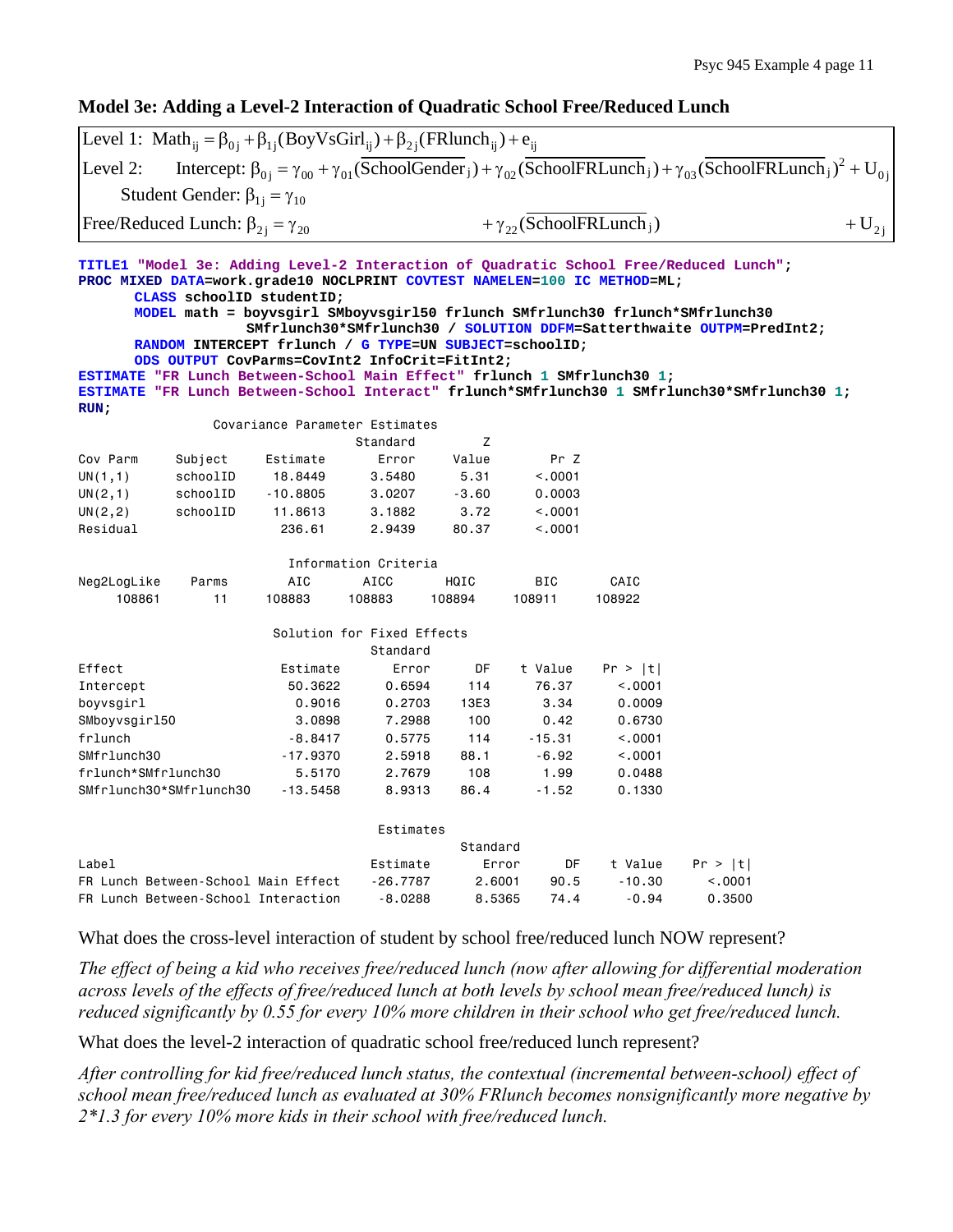*If we don't control for kid free/reduced lunch, the between-school effect of*  $-2.68$  per 10% of school mean *free/reduced lunch as evaluated at 30% FRlunch becomes nonsignificantly more negative by 2\*0.80 for every 10% more kids in their school with free/reduced lunch.* 

*So school mean free/reduced lunch moderates the within-school FRlunch effect, but not the contextual (incremental between-school) or between-school effects.* 

Proportion reduction in each variance due to the quadratic school free/reduced lunch effect:

| * Calculate PseudoR2 relative to level-1 lunch interaction only model;<br>%PseudoR2(NCov=4, CovFewer=CovInt1, NameFewer=LunchInt1, CovMore=CovInt2, NameMore=LunchInt2); |          |          |                                                    |        |        |         |          |
|--------------------------------------------------------------------------------------------------------------------------------------------------------------------------|----------|----------|----------------------------------------------------|--------|--------|---------|----------|
|                                                                                                                                                                          |          |          | PsuedoR2 (% Reduction) for LunchInt1 vs. LunchInt2 |        |        |         |          |
| Name                                                                                                                                                                     | CovParm  | Subject  | Estimate                                           | StdErr | ZValue | ProbZ   | PseudoR2 |
| LunchInt1                                                                                                                                                                | UN(1,1)  | schoolID | 19.5909                                            | 3.6558 | 5.36   | < 0.001 |          |
| LunchInt1                                                                                                                                                                | UN(2, 2) | schoolID | 11,8021                                            | 3.1679 | 3.73   | < 0.001 |          |
| LunchInt1                                                                                                                                                                | Residual |          | 236.62                                             | 2.9439 | 80.37  | < 0.001 |          |

LunchInt2 UN(2,2) schoolID 11.8613 3.1882 3.72 <.0001 -0.005017 LunchInt2 Residual 236.61 2.9439 80.37 <.0001 0.000015

LunchInt2 UN(1,1) schoolID 18.8449 3.5480 5.31 <.0001 0.038080

Total reduction in math variance due to both intra-variable interactions of FRlunch:

```
* Calculate Total R2 change relative to both gender effects only model;
%TotalR2(DV=math, PredFewer=PredLunch2, NameFewer=LunchMain, PredMore=PredInt2, 
NameMore=LunchInt2);
```

|           |         |         | Total R2 (% Reduction) for LunchMain vs. LunchInt2 |
|-----------|---------|---------|----------------------------------------------------|
|           | Pred    |         | Total                                              |
| Name      | Corr    | TotalR2 | R <sub>2</sub> Diff                                |
| LunchMain | 0.40455 | 0.16366 |                                                    |
| LunchInt2 | 0.40589 | 0.16475 | .001088340                                         |

# **Plot of model-predicted math by free/reduced lunch status to illustrate interactions:**